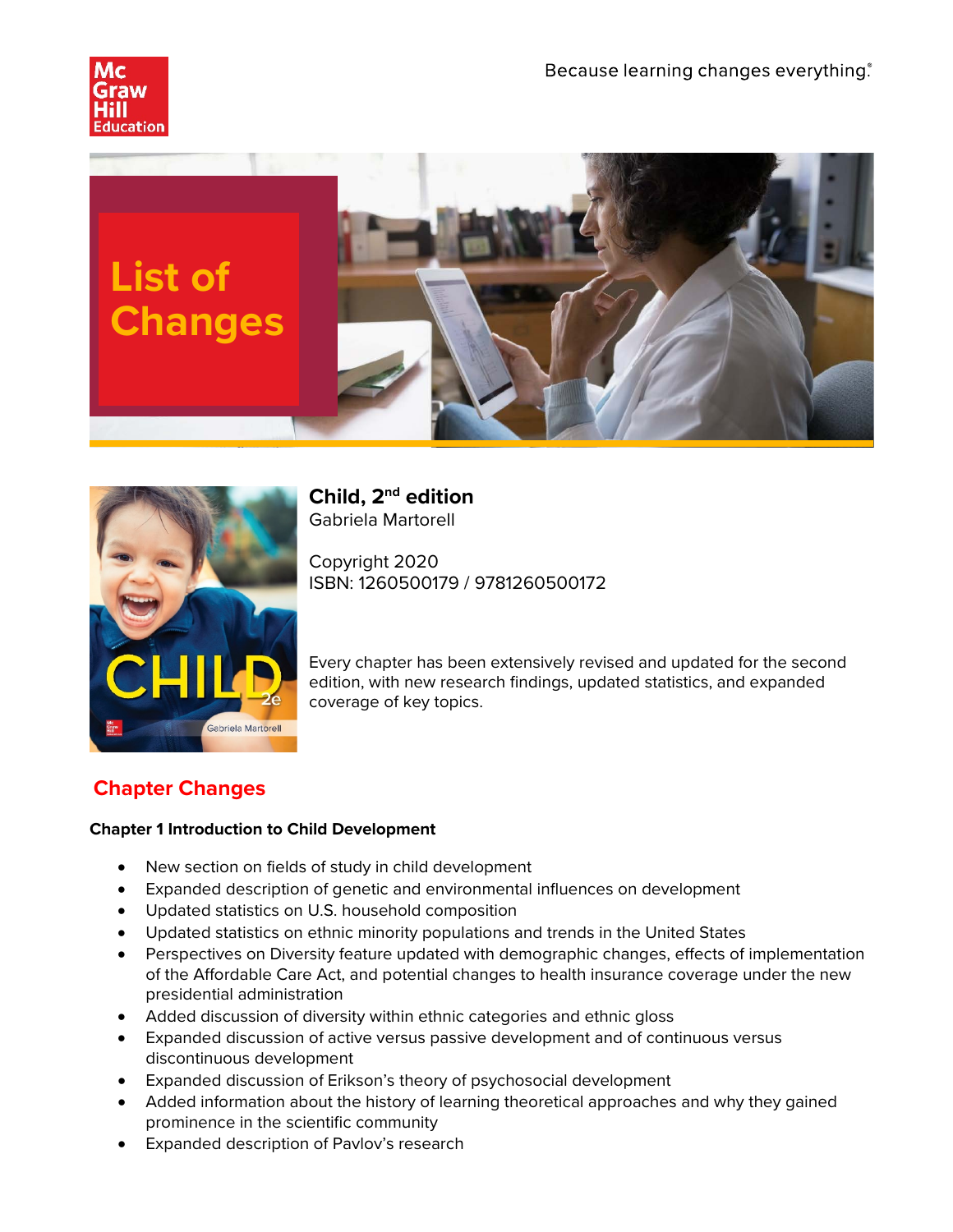- Added specific examples of classical conditioning, positive and negative reinforcement and punishment, and the use of behavioral modification
- Added critique of learning theories as an overarching framework of development
- Expanded example of the processes of assimilation and accommodation
- Added a specific example of scaffolding
- New discussion of Vygotsky's experimental approach and expanded discussion of his impact on the field
- New example of how quantitative data can be used to infer internal mental processes in information processing research
- Added descriptions of each of Brofenbrenner's systems, including the microsystem, mesosystem, exosystem, macrosystem, and chronosystem
- Expanded descriptions of evolutionary theory and evolutionary psychology
- New section on quantitative and qualitative research
- Added information on qualitative research methods and goals
- Expanded section on self-report measures
- Added information on observer bias
- Expanded information on pros and cons of case studies
- New example of a spurious correlation
- New material on operational definitions
- New section on random assignment
- Expanded description of field experiments
- New material on the pros and cons of cross-sectional and longitudinal research designs

#### **Chapter 2 Conception, Heredity, and Environment**

- Expanded discussion on causes of infertility
- Updated statistics on infertility and the use of artificial reproductive technologies
- Added coverage of the risks of multiple pregnancies and new guidelines for transfer of multiple embryos
- Updated information and statistics on adoption
- Revised discussion of recessive and dominant inheritance patterns
- Expanded discussion of multifactorial transmission and epigenetic changes
- Added material on racial and ethnic variations in prevalence of birth disorders
- Revised discussion of heritability
- Expanded discussion and examples of canalization and range of reaction
- Expanded examples for nonshared environmental influences in the family
- Expanded discussion of, and updated research on, the interaction of genes and environment on obesity, temperament, and schizophrenia

#### **Chapter 3 Pregnancy and Prenatal Development**

- Expanded description of the placenta
- Updated and expanded statistics on miscarriage
- Expanded information on pain perception in fetuses
- Updated research on auditory perception and auditory memory in fetuses
- Updated information on weight gain and nutritional recommendations in pregnancy
- Updated global statistics on malnutrition during pregnancy
- Differentiation of malnutrition as a result of calorie deficit versus nutrient deficit
- New information on the effects of Zika exposure during pregnancy
- Updated information on rubella outbreaks in the United States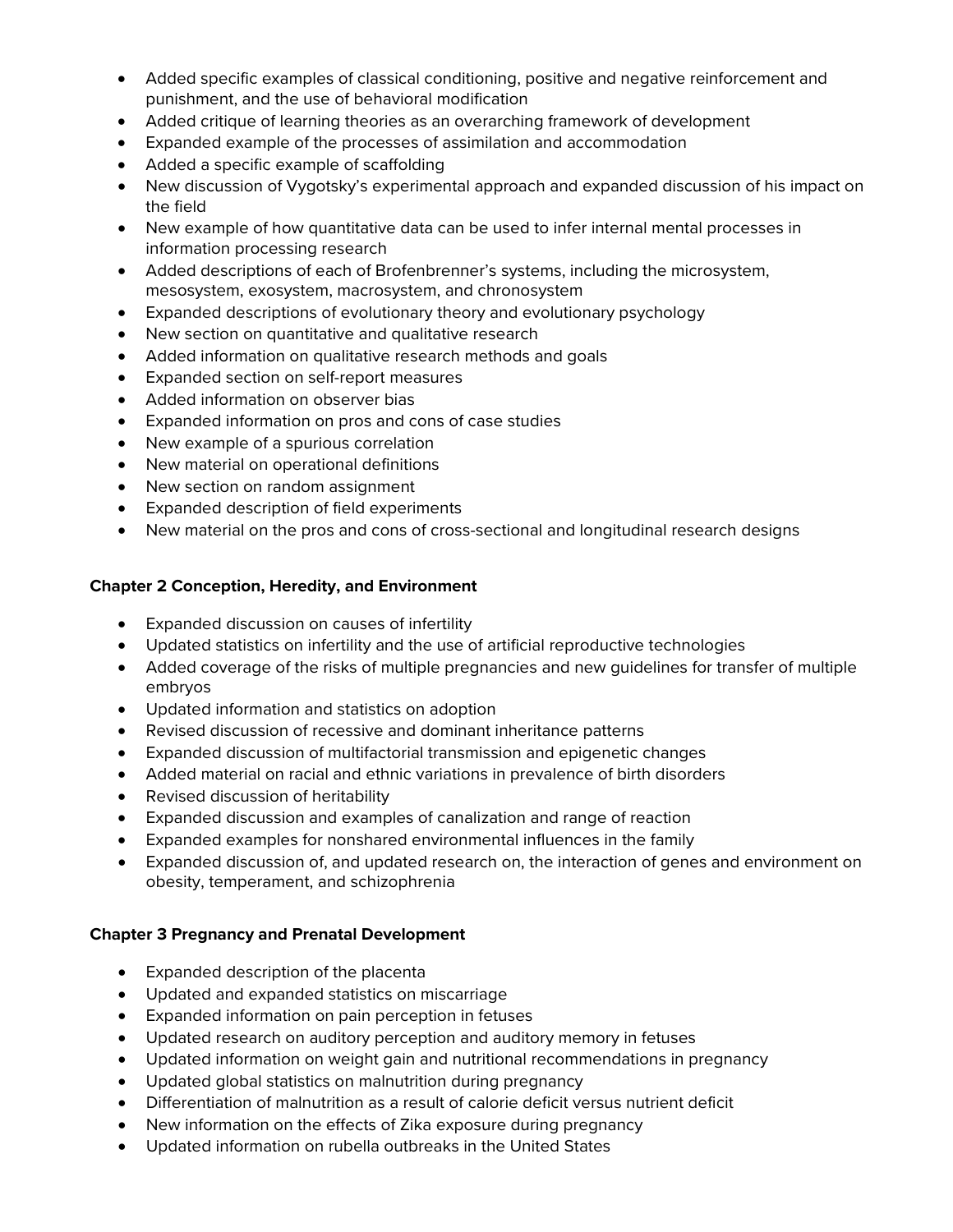- Revised section on maternal anxiety and stress
- Updated statistics on maternal age
- Expanded information on the influence of environmental hazards on pregnancy
- New section on the influence of opioid exposure on pregnancy outcomes and neonatal abstinence syndrome
- Expanded information on the transmission of alcohol and drugs through breast milk
- Expanded information on the effects of tobacco smoke on pregnancy
- Updated information on the risks associated with caffeine usage during pregnancy
- Updated information on the effects of marijuana, cocaine, and methamphetamine use during pregnancy
- Updated and expanded information on paternal factors in pregnancy
- Added information on prenatal cell-free DNA scans
- Updated Perspectives in Diversity feature on disparities in prenatal care around the world

#### **Chapter 4 Birth and the Newborn**

- Updated statistics on childbirth, birth complications, and maternal mortality in the United States
- New global statistics on childbirth, birth complications, and maternal mortality
- Expanded information and updated research on outcomes associated with the use of doulas during childbirth
- Expanded information on developmental changes and cultural variations in infant sleep patterns
- Updated global and U.S. statistics on low-birth weight babies
- New information on the link between sleep organization and outcomes in preterm infants
- Updated research on low-birth weight babies, including long-term outcomes
- Updated statistics on postmature infants
- Updated statistics and research on stillbirth
- Expanded information on neurological basis of parental bonding and on fathers' involvement in caregiving and play

#### **Chapter 5 Physical Development and Health, 0 to 3**

- Expanded information on growth rates in the first three years of life
- Added information on teething
- Updated statistics on U.S. breastfeeding rates
- Expanded information and new research on obesity in infancy
- New section on malnutrition in infancy
- New section on brain cells, including information on integration and differentiation of neurons
- New section on myelination of neural pathways
- Updated research on pain perception in newborns
- Expanded information on the development of smell and taste and adaptive nature of taste preferences
- Updated research on auditory discrimination in infancy
- New information on infant preferences for and ability to discriminate facial stimuli
- Updated research on visually directed reaching in infants and on haptic perception
- New section on cultural influences on motor development
- Updated statistics and information on global and U.S. infant mortality
- Updated statistics on U.S. racial and ethnic disparities in infant mortality rates
- Updated statistics and information on Sudden Infant Death Syndrome (SIDS), child injuries, and child maltreatment rates
- Updated global and U.S. statistics and information on vaccination rates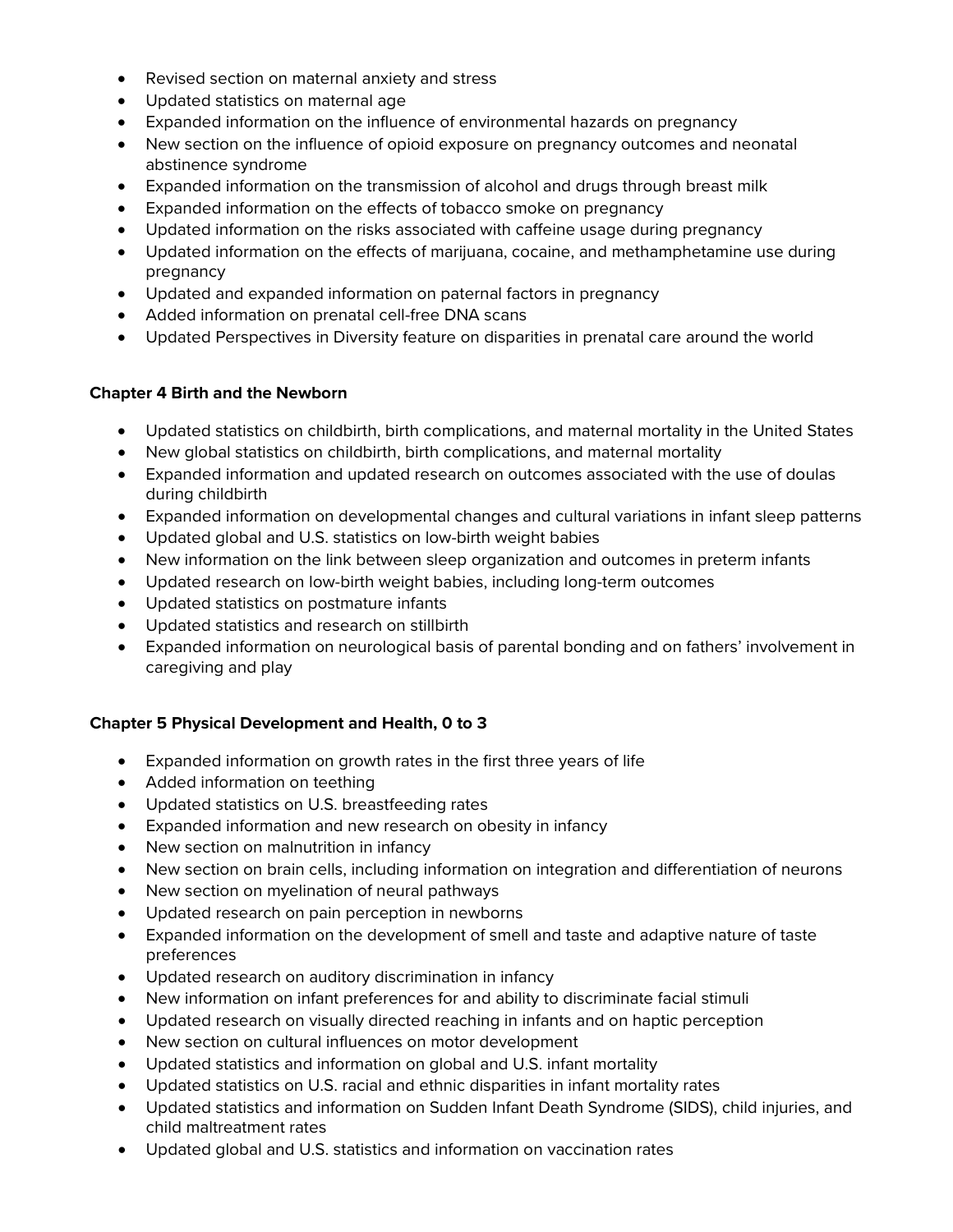- Updated research on nonorganic failure to thrive in infancy and toddlerhood
- Updated research on characteristics of abusive parents and household environments
- New information on long-term outcomes of children placed in foster care
- Expanded and updated information on long-term effects of maltreatment

#### **Chapter 6 Cognitive Development, 0 to 3**

- Updated research example for the use of conditioning paradigms in infant research
- Expanded discussion of Piaget's sensorimotor substages
- Expanded discussion of the object concept, including new information on the a-not-b error
- New section on imitation, including information on visible imitation, invisible imitation, deferred imitation and preferences in imitation
- New section on symbolic development, pictorial competence and understanding of scale
- New section on perceptual processing abilities
- Expanded and updated information and research on information processing as a predictor of intelligence, on the development of categorization in infancy, and on the development of the understanding of causality
- Expanded and updated discussion of violation-of-expectations research methodology
- Expanded and updated information and research on the development of an understanding of number in infants
- Expanded and updated information and research on the development of neural structures and their link to memory processes
- Expanded discussion of the social constructionist approach and how it applies to early childhood education
- Expanded discussion of the development of infant understanding of phonemic native language patterns
- Updated research on the use of gestures in infants
- Expanded information on language milestones in infancy and on syntactic development
- New section on sign language development in deaf children
- Expanded discussion of characteristics of early speech and language errors
- Expanded discussion of and updated research on the role of social interaction in language development and on child-directed speech

## **Chapter 7 Psychosocial Development, 0 to 3**

- Expanded definition of emotion
- Expanded discussion of and updated research on developmental changes in crying and in smiling and laughter in infancy
- Expanded discussion of and updated research on the development of altruism and empathy, including new information on underlying brain neurology
- Expanded information on the link between collaborative activities and the development of culture
- Expanded discussion and updated research on stability of temperament, with particular attention on developmental changes in relative influence of genes and environment and cultural influences on stability
- Expanded discussion of and updated research on behavioral inhibition
- Expanded description of behaviors of resistantly attached infants
- Expanded discussion on how attachment is established
- Expanded discussion of and updated research on long-term effects of attachment
- New information on physiological and neurological correlates of parental attachment history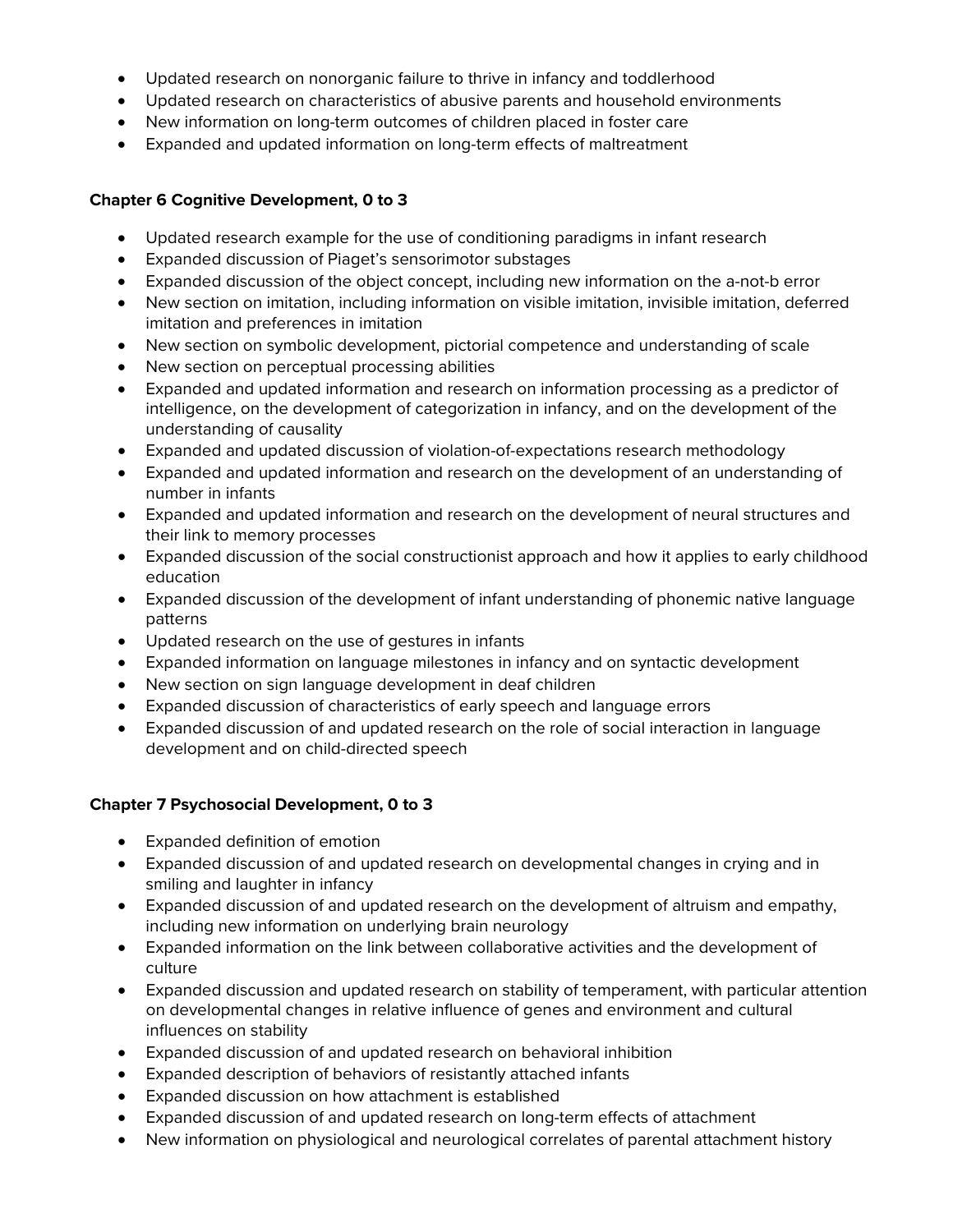- Expanded discussion of mutual regulation, with the addition of new material on interactional synchrony and the role of oxytocin
- Expanded discussion of and updated research on social referencing
- Expanded description on the origins of the self-concept
- Added information on cultural variations in the development of the self
- Expanded discussion on the development of conscience, including new information on receptive cooperation
- Expanded discussion and updated research on factors in the success of socialization
- Expanded discussion and updated research on sex and gender differences in infants and toddlers
- Expanded discussion on sibling influences
- New information included on peer preferences

### **Chapter 8 Physical Development and Health in Early Childhood**

- Updated information on brain changes from 3 to 6 years of age
- Expanded discussion and updated research on sleep disturbances
- Expanded discussion and updated research and statistics on night terrors, sleepwalking, sleeptalking, and nightmares
- Expanded discussion and updated research on the relationship between motor development, sports participation, and risk of overweight or obesity
- Expanded discussion and updated research on the origins of handedness
- Expanded discussion and updated research and statistics on obesity, including both global U.S. data on prevalence, causes, and recommended prevention strategies
- Updated Perspectives on Diversity feature with current global data on prevalence and causes of mortality in the first 5 years of life
- Updated discussion and research on undernutrition
- Updated statistics for allergy prevalence in U.S. children
- Expanded discussion and updated research and recommendations on the use of fluoride for the prevention of dental caries, including a critical analysis of research on fluoride toxicity
- Updated global and U.S. statistics on accidental child injuries and deaths
- Updated statistics and information on access to medical care for children living in poverty
- Updated statistics on the influence of race and ethnicity on children's access to health care
- Updated statistics on the prevalence and causes of homelessness in United States children
- Updated statistics on the children's exposure to environmental contaminants

#### **Chapter 9 Cognitive Development in Early Childhood**

- Expanded discussion and updated research on the understanding of causality in children
- Expanded description of the development of the concept of identity in children
- Expanded description of and updated research on animism
- New information on long-term academic correlates of early number sense in children
- Expanded description of irreversibility
- New information on children's early understanding of mental states
- Expanded description of and updated research on false beliefs, including links to other skills, neural correlates, and its relationship to lying
- New section on distinguishing between appearance and reality
- Added information on understanding fantastical elements in story books and the influence religious beliefs play
- Updated information on the benefits of imaginative activities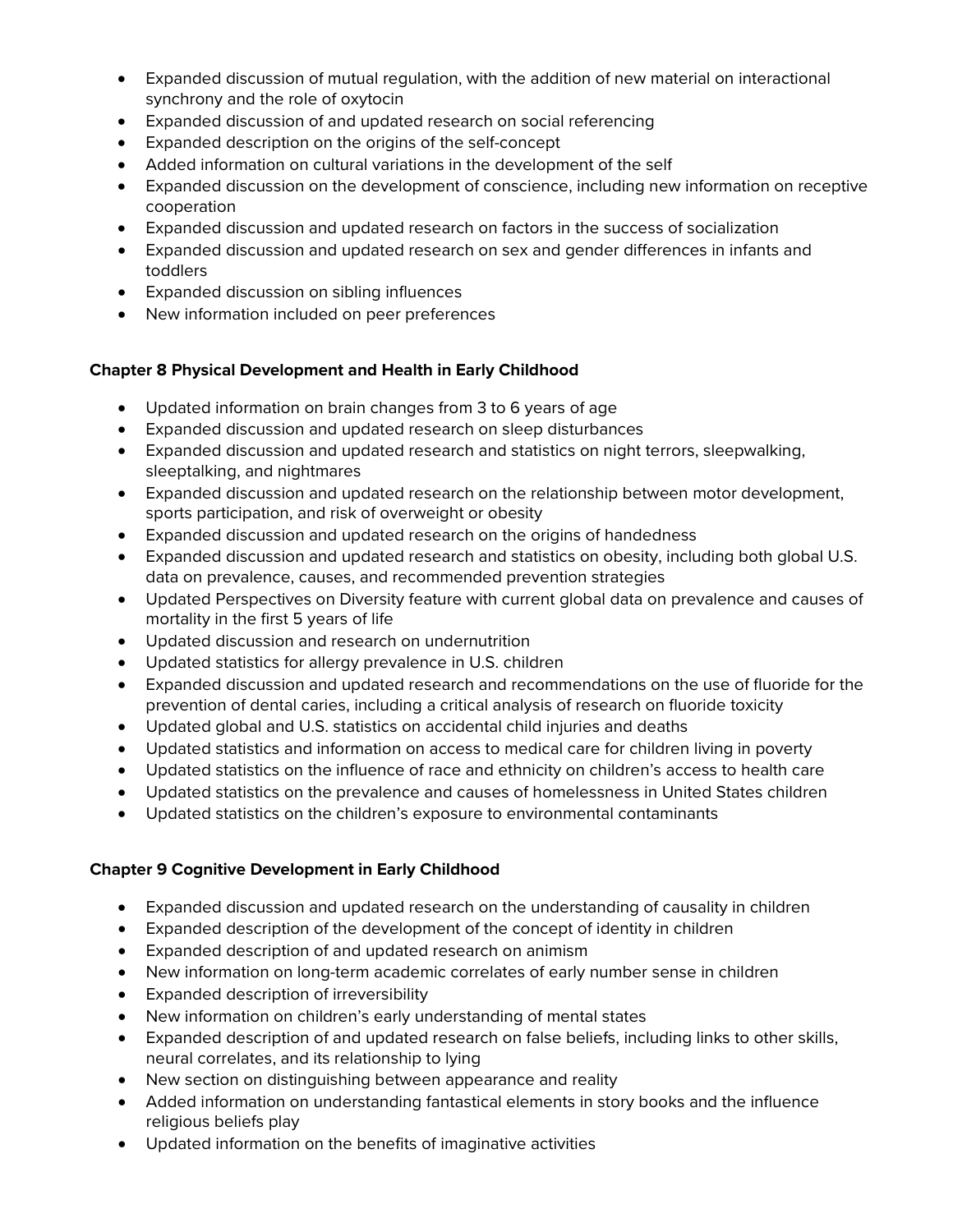- Expanded discussion of and updated research on family influences, cultural influences, and neurological correlates of theory of mind development
- New example of encoding
- Expanded description of working memory, including information on the phonological loop, visuospatial sketchpad, and neurological correlation
- Expanded discussion of and updated research on the development of executive control, its relationship to academic performance, and intervention programs for its improvement
- New section on influences on memory retention
- Updated research on the Flynn effect
- Expanded discussion of and updated research on family influences on measured intelligence
- New section on electronic media and cognitive processes
- Expanded discussion of scaffolding and updated research illustrating its use in the classroom
- Expanded discussion of fast mapping with the inclusion of updated research and an illustrative example
- New section on private speech
- Updated research on the development of literacy, including the impact of electronic devices
- Updated research on the impact of compensatory preschool programs on child outcomes
- Updated information on current funding status of universal preschool programs
- Updated statistics on kindergarten attendance in the United States
- Updated discussion of and research on kindergarten readiness and outcomes

## **Chapter 10 Psychosocial Development in Early Childhood**

- Updated research on cultural differences in self-definition
- Expanded description of developmental changes in self-esteem from ages 5 to 7
- Expanded discussion of and updated research on contingent self-esteem
- New information on the differential influence of generic versus targeted praise on task perseverance
- Coverage of understanding and regulating emotions separated out into two distinct sections, expanded, and updated with current research
- New information on cultural differences in the likelihood of feeling guilt, pride, and shame
- Expanded discussion of and updated research on gender differences in children and on biological influences on gender development
- New information on the development of transgender individuals
- Expanded discussion of the consequences of differing reproductive strategies of men and women
- Expanded discussion of the interaction between evolutionary and cultural processes in the determination of human behavior and psychology
- Expanded discussion on Kohlberg's cognitive-developmental theory of gender and on gender schema theory
- Updated research on family, peer, and cultural influences on gender socialization
- Expanded discussion of and updated research on nonsocial play, with new information on reticent play
- Expanded discussion of and updated research on the influence of gender on play styles
- Expanded discussion of and updated research on cultural influences on play
- New section on the adaptive functions of play
- New information on negative outcomes associated with harsh parenting practices
- Expanded discussion of and updated research on outcomes associated with the use of corporal punishment
- New information on the use of and recommendations regarding corporal punishment in the U.S. educational system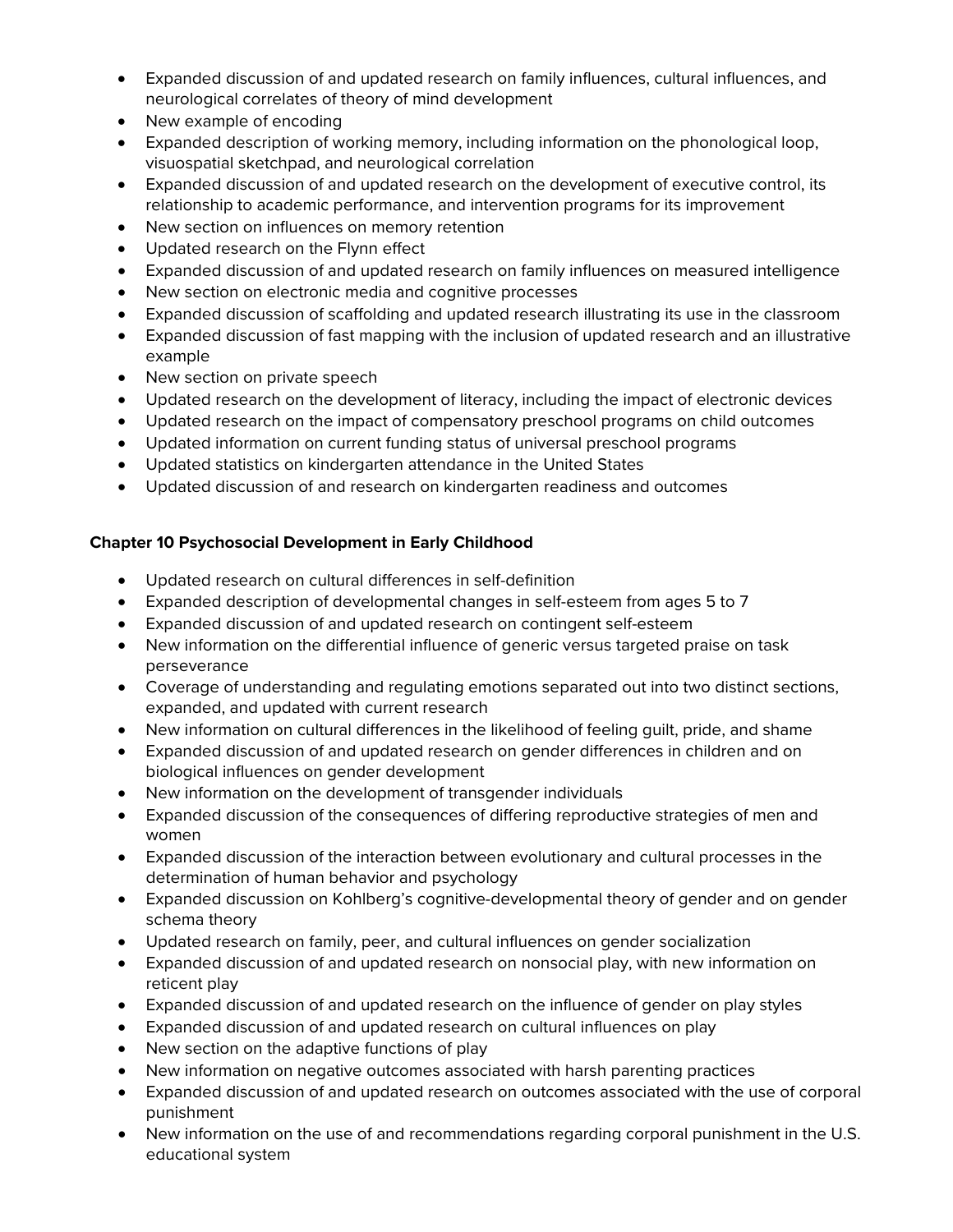- Updated Perspectives on Diversity feature, with new information on U.S. and global prevalence in use of corporal punishment
- Expanded cultural critique of Baumrind's parenting typology
- Expanded discussion of and updated research on gender differences in aggression
- New information on cultural influences on aggressive behavior
- New section on fearfulness

#### **Chapter 11 Physical Development and Health in Middle Childhood**

- Updated weight and height statistics for middle childhood in the United States, with new information on racial and ethnic variations
- Updated and expanded statistics and discussion on the prevalence of and treatments for dental caries
- Expanded discussion of and updated research on brain development in middle childhood
- Expanded discussion of and updated research on nutritional needs and challenges in middle childhood, including new information on racial and ethnic differences in food consumption
- Expanded discussion of and updated research on sleep statistics, needs, and problems and middle childhood
- Updated statistics on activity levels in U.S. children
- Expanded discussion of and updated research on the impact of recess
- Updated statistics on participation in organized sports programs
- Updated global and U.S. statistics for overweight and obesity in middle childhood
- Updated research on the causes of obesity
- Updated and expanded discussion on outcomes of childhood overweight and on the prevention and treatment of overweight
- Expanded discussion of and updated research and statistics on childhood asthma, hypertension, and diabetes
- Expanded discussion of and updated research on stuttering, including new information on neurological correlates
- Updated statistics on accidental injuries
- Updated research on childhood predictors of future antisocial behavior
- Updated statistics on the prevalence of childhood depression
- New information on the reasons for the rise of off-label drugs for the treatment of psychiatric conditions in children

#### **Chapter 12 Cognitive Development in Middle Childhood**

- New section on developmental changes in the understanding of cause and effect
- Expanded discussion of and updated research on seriation, transitive inferences, and class inclusion
- Expanded discussion of and updated research on deductive reasoning
- Expanded discussion of conservation
- Expanded discussion on the development of an understanding of number and mathematics, including new information on number estimation and cultural context
- New section on neurological development, culture, and schooling
- Expanded discussion of and updated research on developmental influences on executive function
- Expanded discussion of selective attention
- Expanded discussion of and updated research on working memory and on metamemory
- New section on mnemonics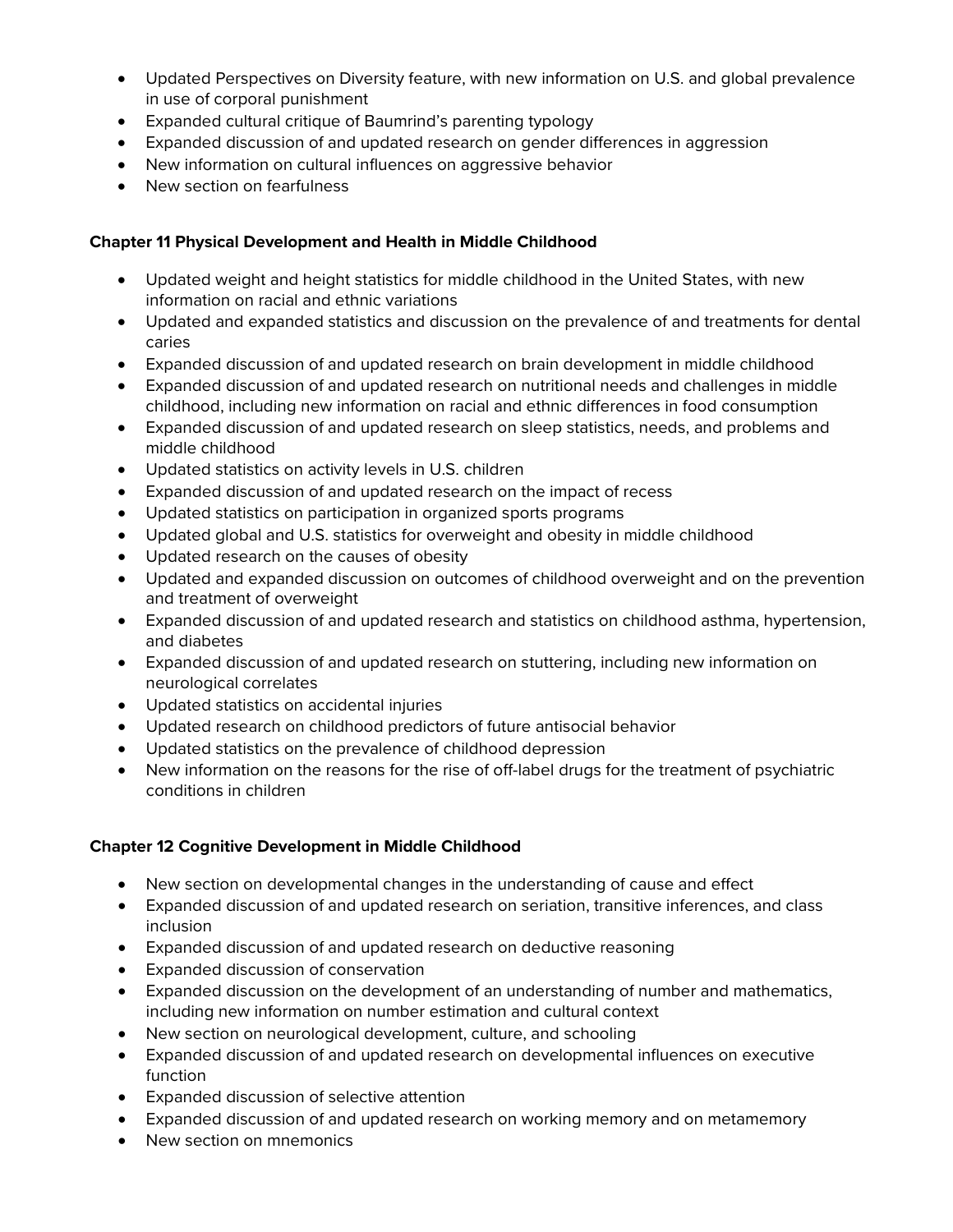- New information on the Otis-Lennon School Ability Test (OLSAT8)
- Updated research critiquing the meaning of IQ tests
- Expanded discussion and critique of Gardner's theory of multiple intelligences
- Expanded description of Sternberg's Triarchic Abilities Test, including new information on tacit knowledge
- New section on other directions in intelligence testing
- Expanded discussion of and updated research on the relationship between genes and brain development
- Updated research and discussion on the influence of race and ethnicity on IQ
- New section on the influence of schooling in IQ
- Expanded discussion of the development of literacy, including new information on the role of metacognitive processes and technology on emerging literacy
- Updated research on gender differences in academic performance
- Expanded discussion of and updated research on parental and peer influence on academic performance and on the influence of socioeconomic status on academic achievement
- Updated information on educational reform efforts in the United States
- Expanded discussion of and updated research on the impact of class size
- Updated research on charter schools and homeschooling outcomes
- Expanded discussion of and updated research on computer and internet usage in schools
- Updated statistics and information on second-language learning
- Updated statistics on special education services and intellectual disabilities in school-aged children in the United States
- Updated statistics and information on attention deficit/hyperactivity disorder, including diagnosis rates by race/ethnicity
- Expanded description of and updated statistics for giftedness
- Updated research on the causes and correlated of giftedness and creativity

#### **Chapter 13 Psychosocial Development in Middle Childhood**

- Expanded discussion of and updated research on emotional growth in middle childhood
- Expanded discussion of and updated research on coregulation, including new information on cultural differences
- Updated statistics and research on maternal employment, child care arrangements, and related outcomes
- Updated statistics on U.S. child and family poverty rates
- Updated research on outcomes related to child poverty
- Updated statistics on family structure in the United States, with new information on the effect of father involvement on child outcomes
- Updated statistics on U.S. divorce rates
- Updated research on child outcomes associated with divorce and family conflict
- Expanded discussion of and updated research on custody, visitation, and co-parenting
- Updated research on long-term effects of divorce on children
- Updated statistics and research on single-parent families, stepfamilies, and gay and lesbian families
- Updated statistics, research, and discussion on cohabitating families
- Expanded discussion of and updated research on adoption and outcomes of United States and foreign-born children
- Expanded discussion of and updated research on sibling relationships, including new information on the influence of gender
- New Perspectives in Diversity feature on bullying across the world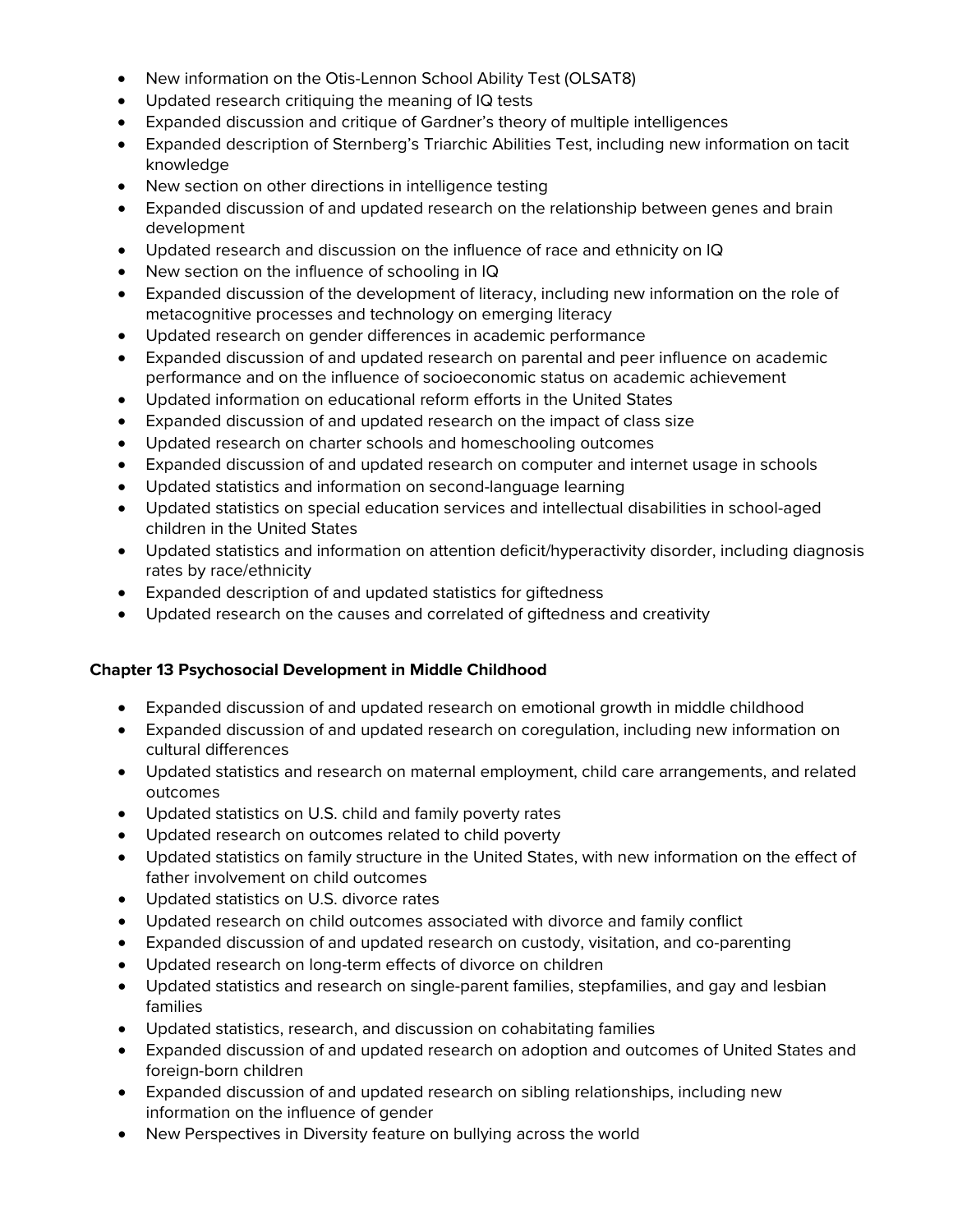- Expanded discussion of and updated research on peer relations, including new information on discrimination and the influence of group norms
- Expanded discussion of and updated research on gender influences on peer groups
- Expanded description of sociometric methodology
- Expanded discussion of and updated research on correlates and outcomes of popularity, including new information on family and cultural influences
- Expanded discussion of and updated research on friendship
- Updated research on aggression and bullying
- New section on aggression and social information processing
- Expanded discussion of and updated research on the influence of media and electronics on aggression
- Expanded discussion of and updated research on bullies and victims, including new information on cyberbullying

## **Chapter 14 Physical Development and Health in Adolescence**

- Updated and expanded statistics on timing of puberty by race/ethnicity
- Expanded discussion and updated statistics on menarche
- Expanded discussion of and updated research on influences on pubertal timing, with new information on the role of leptin and environmental toxins
- Expanded discussion of and updated research on implications of early and late maturation
- Expanded discussion of and updated research on brain development in adolescence and its consequences
- New information on adolescent global health statistics
- Updated statistics on physical activity in adolescence
- Expanded discussion of and updated research on sleep needs and problems, with new information on racial and ethnic differences in sleep patterns and on negative outcomes associated with sleep deprivation
- New section on prevalence of overweight and obesity, including both global and U.S. data
- New section on causes and consequences of overweight and obesity
- Expanded discussion of and updated research on body image and eating disorders, with new information on racial and ethnic differences in prevalence rates, global variations in prevalence rates, and peer influences
- New information on binge eating disorder
- Updated research on treatment outcomes for eating disorders
- Updated statistics on adolescent trends in drug use and on drug and alcohol treatment rates
- Updated and expanded statistics on global and U.S. trends in adolescent alcohol use
- New information on the effect of alcohol on the developing brain
- Updated statistics on marijuana usage, including new information about the effect of legalization on usage
- Updated and expanded statistics on the use of tobacco products in adolescence
- New section on the initiation of nicotine and alcohol use
- Updated research on depression
- New global statistics on death in adolescence and updated statistics for the United States
- Updated statistics on deaths from motor accidents, with new information on the impact of distracted driving
- Expanded discussion on and updated research for firearm-related deaths
- Updated research and statistics on suicide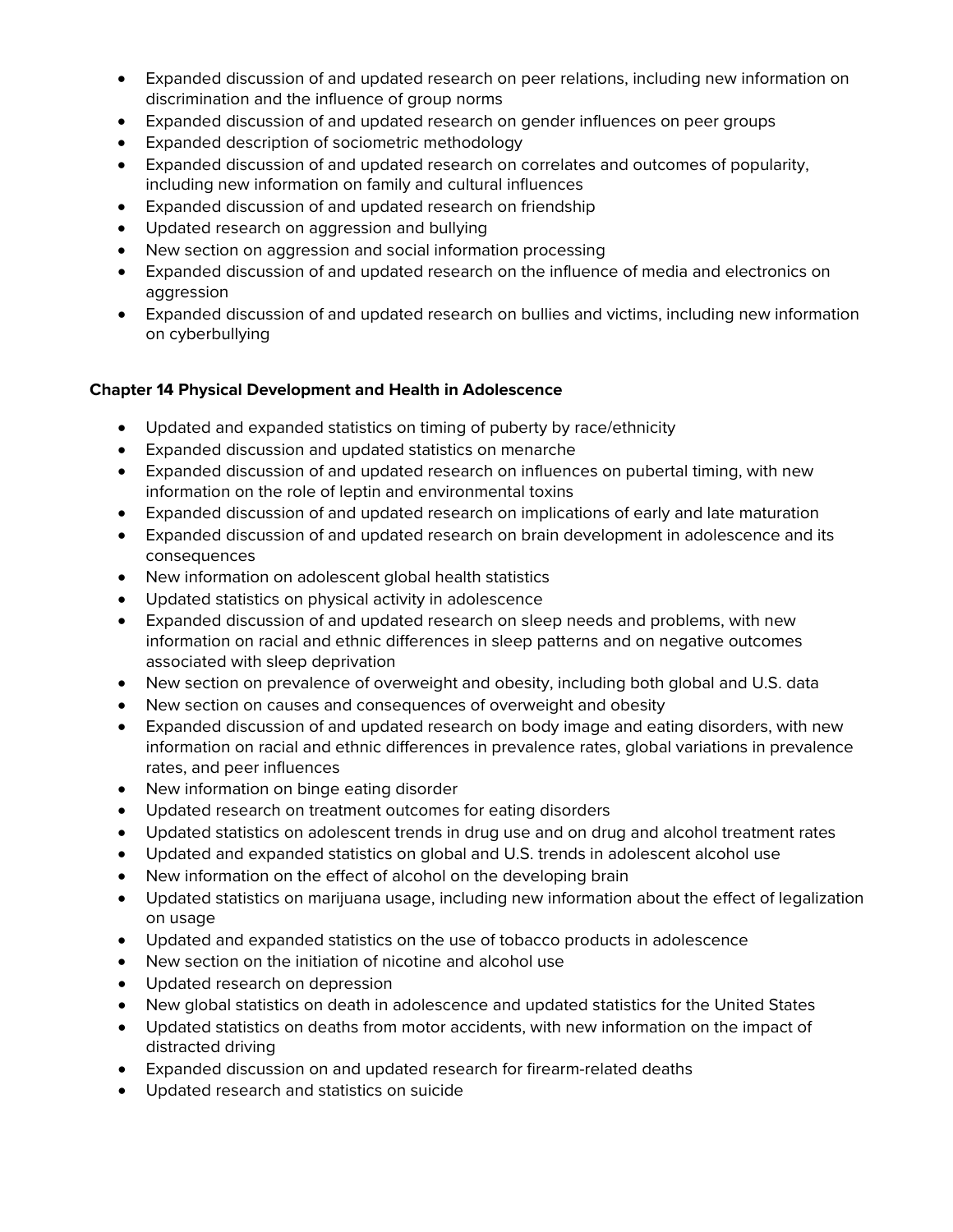### **Chapter 15 Cognitive Development in Adolescence**

- New critique of Elkind's model of adolescent thought
- Added information on the sequence in which various cognitive skills come on line
- Revision of critique of Kohlberg's theory of moral development
- Expanded discussion of and updated research on prosocial behavior and volunteer activity, with new information on cultural and peer influences
- Expanded and updated statistics on U.S. students' academic achievement and graduation rates
- Updated research on student motivation and self-efficacy
- Updated research on adolescent brain differences between girls and boys
- Updated statistics on doctoral degrees awarded by gender in the United States
- Expanded discussion and updated research and statistics on the influence of technology on academic skills, including new information on the impact of multitasking on cognition
- Updated research on the influence of parenting practices and peers on academics
- Updated statistics on high school status dropout rate
- Expanded discussion of and updated research on consequences of dropping out of high school
- Updated research and discussion of the impact of gender on career goals
- Added information on reasons why some students select not to go to college
- Expanded discussion of and updated research on the impact of working during high school on academics

## **Chapter 16 Psychosocial Development in Adolescence**

- Updated research on and expanded discussion and critique of Gilligan's theory of identity development in women
- Expanded discussion of and updated research on ethnic factors in identity development, with new information on the impact of perceived discrimination and cultural socialization
- New self-report data on same-sex experiences and sexual orientation in adolescence
- Expanded discussion of and updated research on the origins of sexual orientation, including new material on the 2D:4D ratio
- Expanded discussion of and updated research on homosexual and bisexual identity development, including new information on the process of coming out
- Updated statistics on U.S. adolescent sexual behavior
- Expanded discussion of and updated research on sexual risk taking, including new information on the influence of religiosity
- Expanded discussion of and updated research on sexting
- Updated statistics and research on the use of contraceptives
- Expanded discussion of and updated research on sex education, including the addition of new information on the impact of media influences
- Added information on global prevalence rates for sexually transmitted infections and updated statistics on U.S. rates
- Expanded discussion of and updated research on human papilloma virus, including new information on vaccine effectiveness and fears of adverse side effects
- Updated statistics for chlamydia, gonorrhea, and genital herpes, and updated statistics and expanded discussion for trichomoniasis
- New information on hepatitis B
- Updated statistics and research on human immunodeficiency virus (HIV)
- Added information on global adolescent pregnancy statistics, and updated research for the United States
- New sections on outcomes of teen pregnancy and on preventing teen pregnancy